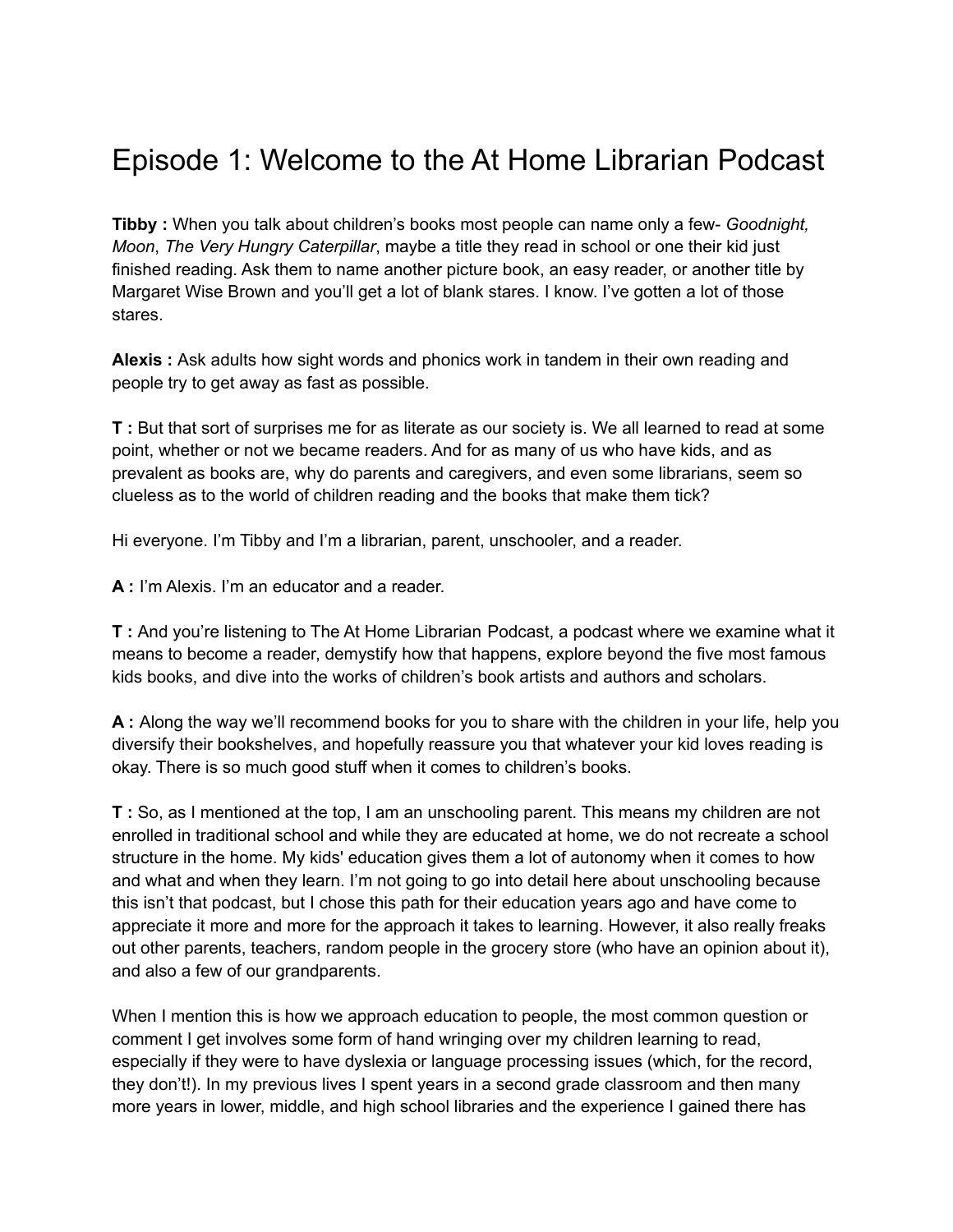certainly helped me understand what I was looking at as I've watched my two children approach books and reading.

**A :** My teaching experience has been largely in traditional school settings, where my approach to teaching in general and teaching reading in particular has evolved immensely. When I was working toward my credential as a student teacher most of my experience was within our public school systems where the focus is on reaching rather arbitrary benchmarks and achieving high scores on standardized tests. Once I got into my own classroom, however, in both public and private schools, my approach quickly evolved into one that is much more focused on the underlying mechanics of reading, cognitive development, and most of all a love of reading and stories of all kinds.

It may seem obvious to those who know any children that all learners are different and therefore everyone learns to read at different paces. However, our educational system ignores that fact and imposes very specific - and often inappropriate - benchmark expectations on all learners. This happens in private schools too, although it can look a bit different and seem differentiated even while it's not really. This attempt to put all learners into one basket is one of the things that frustrates me most about traditional education and it's one I fought hard against in every classroom I've run. It's crucial to understand where each learner is in their reading journey and to help them develop a well-rounded set of skills and tools to help them continue along that journey while also fostering their identity as a reader.

In this space we want to talk in depth about these processes and resources so that other parents and caregivers and educators can feel more confident in helping their children as they learn to read and become readers. I know a lot of caregivers get notes home about their children's reading preferences and reading levels and feel unsure about how to support their children or even feel uncomfortable with the suggestions and requests. One of our first episodes will explain what the process of learning to read entails.

**T :** Another question we're interested in exploring is what it means to be a reader. I think most of us recognize that there is a difference between knowing how to read and actually wanting to read. I also think most of us believe readers are the people like Belle in *Beauty and the Beast*, walking around with their noses in books. But what is that metamorphosis that happens that turns people into readers and kids into readers and do our ideas about what a reader "should be" (nose stuck in a book) put limits on us? Most of us actually are readers, but we've allowed adults (especially teachers and librarians) to tell us, when that identity and process was forming, that we couldn't be readers because we didn't like the "right kind" of books, didn't read "enough", or didn't read the "right" format.

**A :** We are also abolitionists, meaning we believe another world is possible. One without police or police violence, without systems of oppression and coercion, without poverty and marginalization. And that has, in recent years, influenced how we approach everything, including children's books, education, and reading.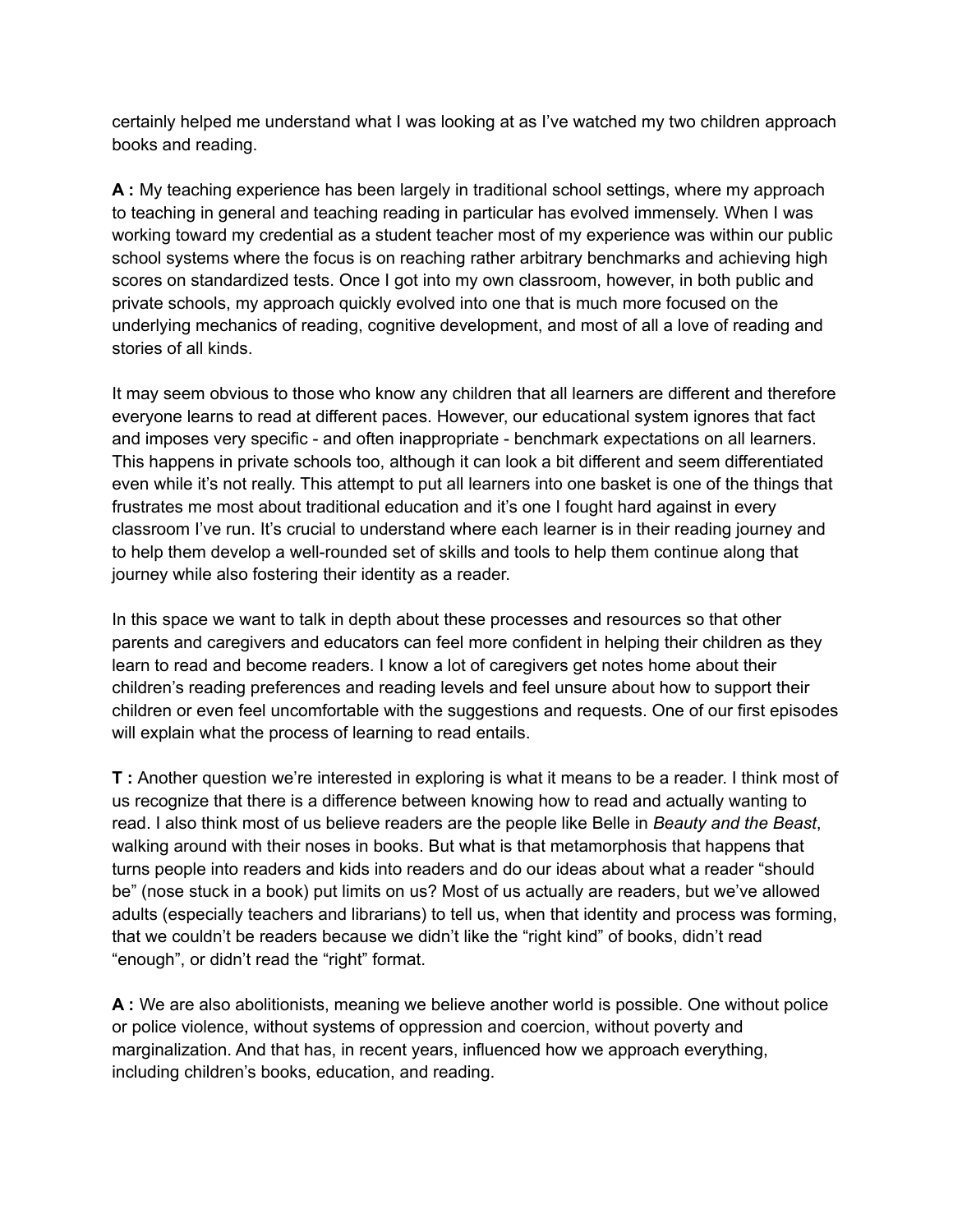**T :** This is where unschooling has become critical in my family for living the values we believe in and creating the world we want starting in our home and extending out into our community. I have found children's books to be incredibly helpful for decolonizing my children's education, as conversation starters too, and as tools for critical thinking. You often have to get beyond the mainstream publishing to find more radical books and I'll talk about that as well.

**A :** It has also extensively informed how I approach all things in my classroom, including reading. Books are so powerful for children to be able to see and affirm themselves, see and understand others, and process the world around them. When books and stories are made inaccessible to some children through attitudes adults place on either those books or the way children approach reading, then those children are denied access to such affirming and explorative experiences.

Abolitionist practices and mindset have also helped me reset where I place my expectations on children's reading journeys, life experiences, and their background knowledge, which in turn helps me to approach each learner where they are rather than where some arbitrary benchmark says they should be.

**T** : I also just really love kids books, especially picture books. In my years as a teacher, librarian, and parent I'm always so surprised when parents have no idea what's out there for kids to read and the quality of reading materials available. I have a lot of friends that ask for birthday present recommendations for books. I probably shouldn't be surprised, but I am. And despite their obliviousness, I am usually even more surprised at how judgemental they are! I shouldn't be. But I am. Children's literature and picture books can be surprisingly complex and beautiful and I want to impart some of my love and excitement to you, to show you why I love them.

**A :** Same!

[Break]

**A :** Welcome back to the At Home Librarian podcast. Throughout this series one of our goals is to demystify the process of reading and we thought we would start in this intro episode with a quick back and forth where we throw out some common misconceptions surrounding reading. We'll be diving deeper into these ideas and hopefully dispelling these myths further in future episodes, but in the meantime, let's just get them out there in the open.

**T :** Alright, first misconception: People who are excellent readers when young must be geniuses, and the inverse must also be true.

**A** : The reality, your child doesn't have to be an early reader to be a reader!

**T :** Misconception: Good reading equals independent reading

**A :** Reality: Independent reading is great, but so is reading aloud and reading along!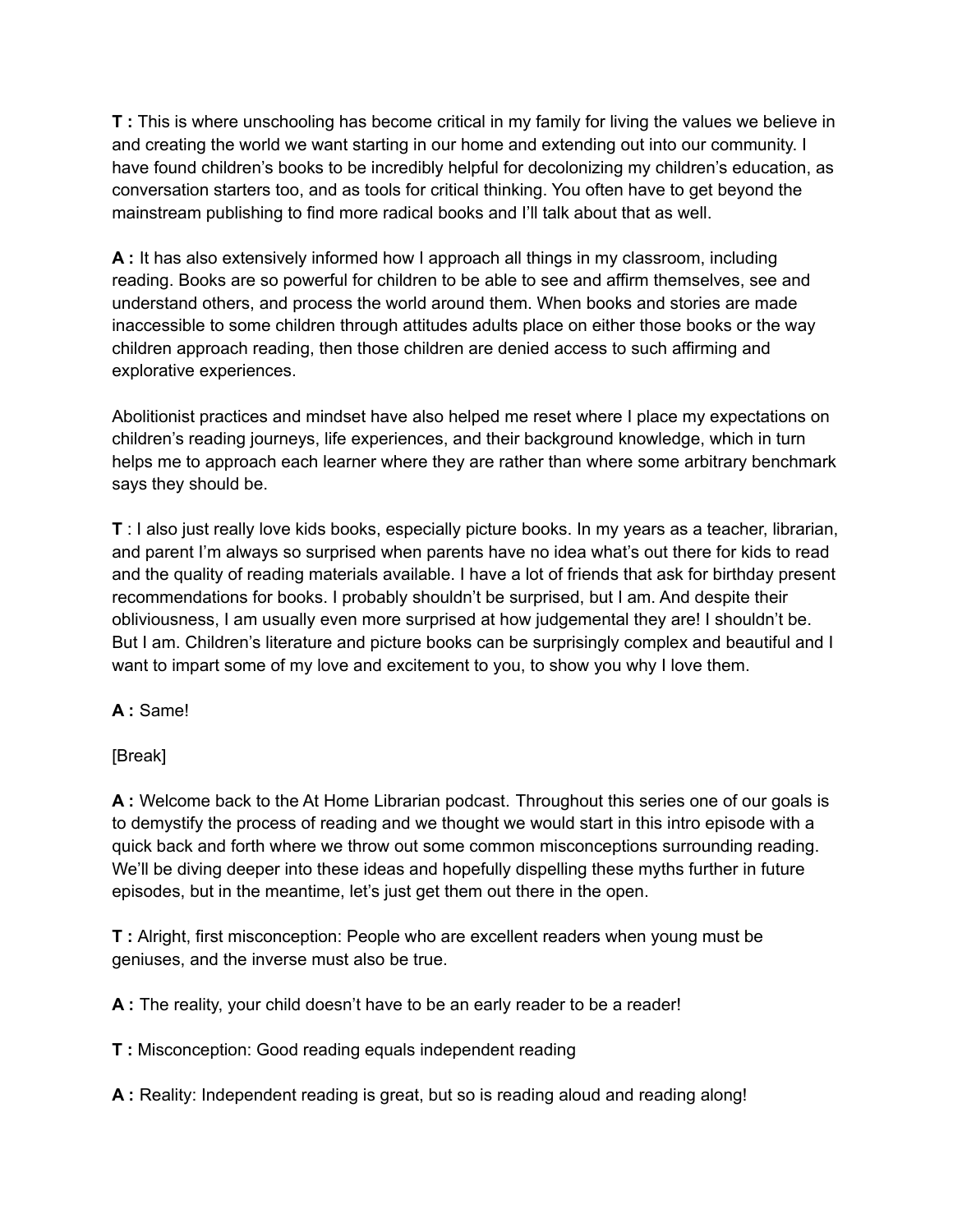**T :** Picture books are for "babies"

**A :** Picture books can be for everyone! Yes, even adults!

**T :** Children need to constantly be reading books that are challenging in order for them to learn to read

**A :** The reality is, comfort books are fine! Reading something easy and familiar reinforces learned skills and strengthens the joy of reading. When was the last time you read something difficult?

**T :** Audiobooks and graphic novels aren't "real" reading

**A :** Reading is reading is reading. Stop gatekeeping.

**T :** A good book is one an adult chooses for you

**A :** What you consider good may not be what a child finds entertaining. You're not the target audience after all and your favorite children's book is not necessarily going to be their favorite.

**T :** Which can be kind of disappointing, but that does happen.

**A :** Yeah, that's true.

**T :** There are right and wrong things you can do that will make or break your child as a reader.

**A :** The good news is, there are lots of things you *can* do to enhance your child's reading life, but there's no one thing you can do that will guarantee your child is going to love reading, and *not* doing them doesn't make you a bad parent.

**T :** That was meant to be fun, and if you found yourself recognizing the myths or relieved by the myth busting, like Alexis said, we will cover these ideas in more depth and with nuance this season. We're excited to dive in and we're glad you're along for the ride.

If you have any questions or comments feel free to reach out to us. We're on Instagram as [at]athomelibrarianpod. That's at a-t h-o-m-e l-i-b r-a-r i-a-n p-o-d. And if you like the show please share with the caregivers and educators in your life.

**A :** Finally, we are going to wrap up this episode in the way we'll wrap up each episode, with something we're calling a Reading Spark, which is a short interview with someone about what book or book experience made them a reader or was formative in their relationship with reading. This week we're going to hear from someone we both know very well and have watched become a reader, Tibby's older kiddo, Cam.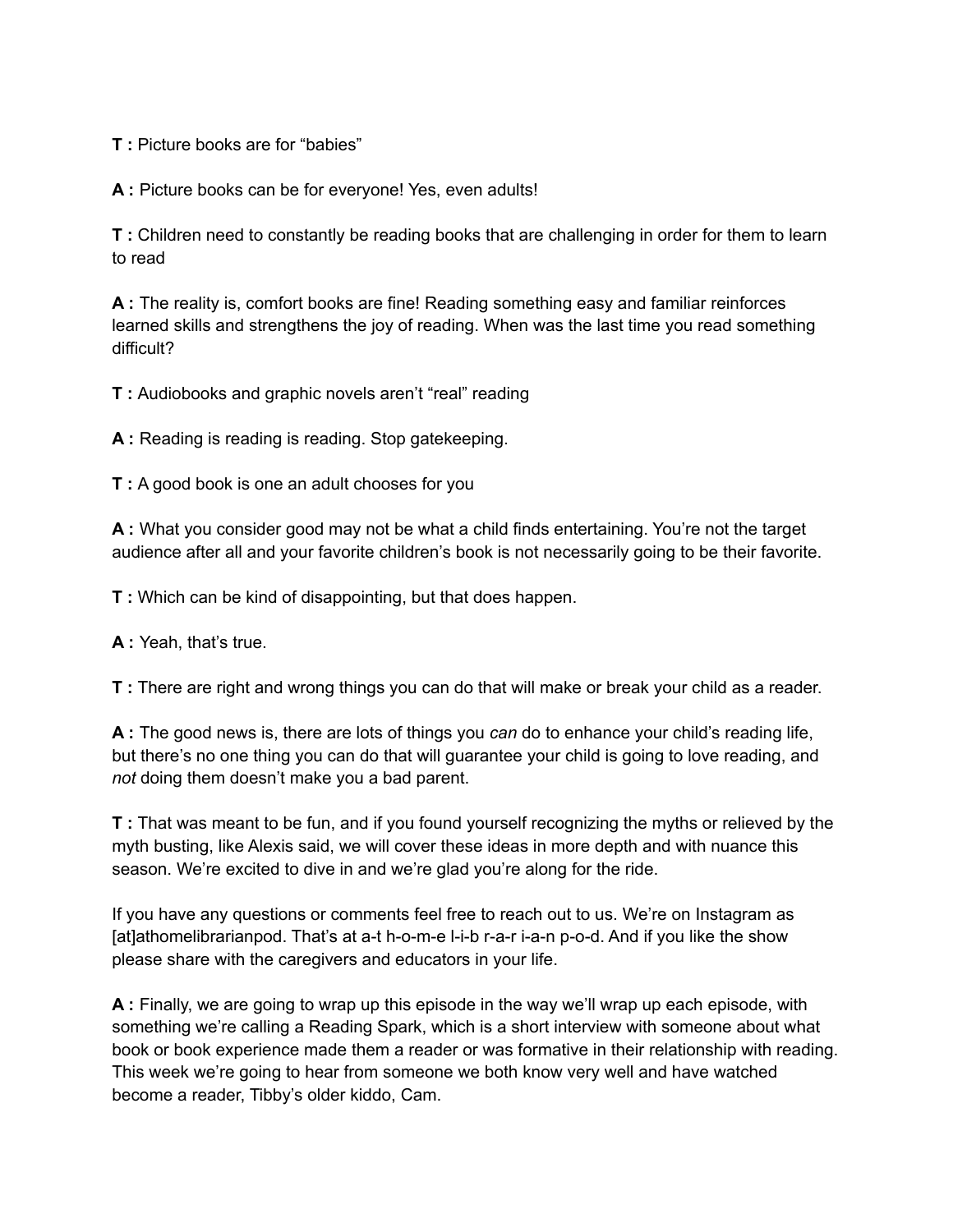**Tibby :** Hi. Can you tell us your name?

**Cam :** Camille.

**T :** Thank you. Hi, Camille. So Aunty Lex and I wanted to ask you about reading. Do you have any books that really jump out to you as ones you've loved or felt to you like you really mastered the reading process and being a reader?

**C :** Owl Diaries.

**T :** The Owl Diaries. Can you describe what those books are about?

**C :** An owl.

**T :** An owl…in diary format, perchance?

**C :** Yes.

**T :** Okay. What's her name?

**C :** Eva.

**T :** What is it that you like about those books?

**C:** They're, um, just interesting.

**A :** Was it more that you really enjoyed the characters you got to encounter with each book or was it what the characters did, more the plot?

- **C :** Definitely the characters.
- **T :** How many books are there in that series?
- **C :** Uh 15 or 16.
- **T :** And how many have you read?
- **C :** All of them except for the one you haven't bought me yet.
- **T :** *(laughing)* You're not wrong. *(laughing)* Do you ever reread them?

**C :** All the time.